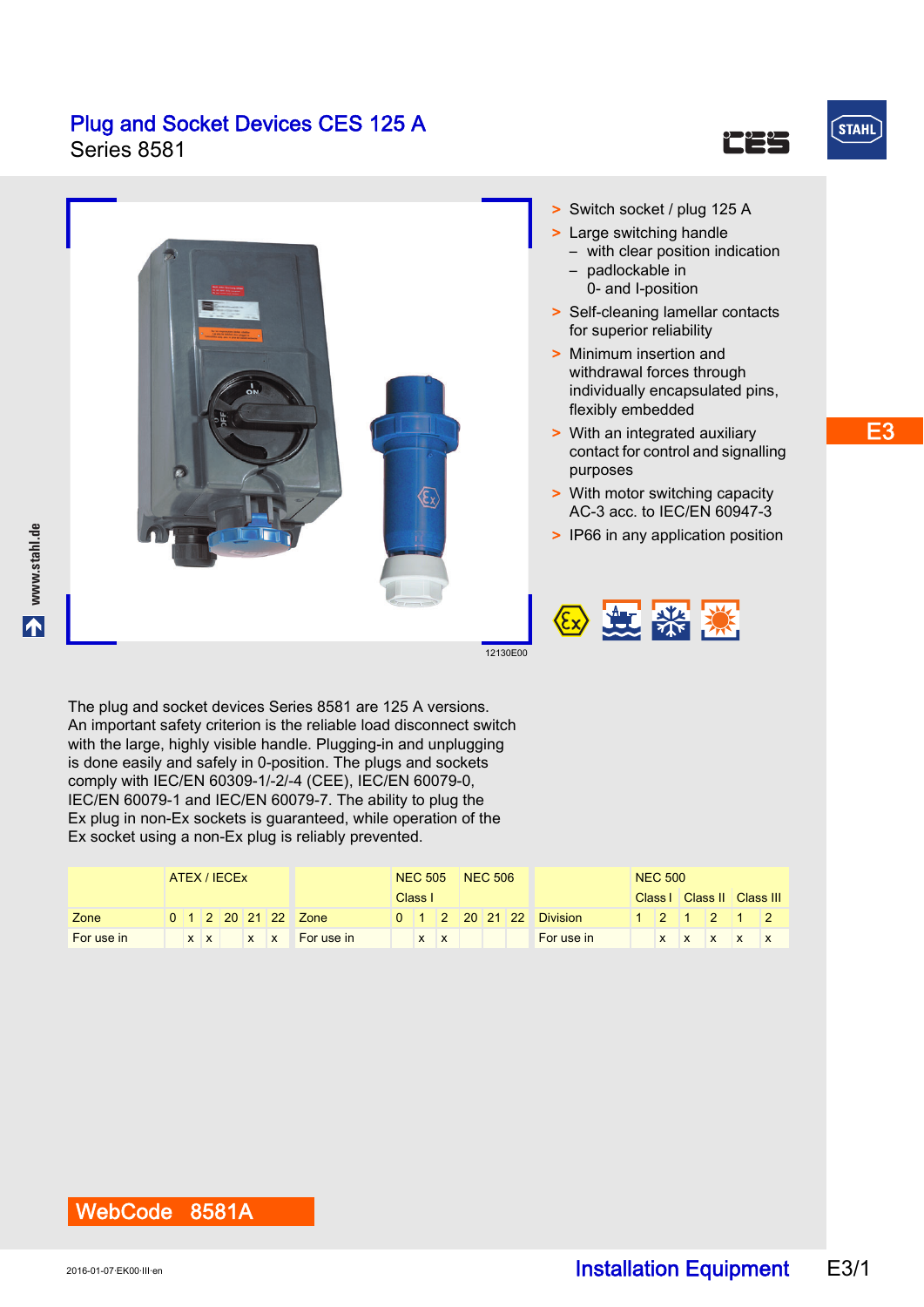Series 8581

| <b>Selection Table</b>                 |                                                                                                                                                                                                                                                                          |                                                                                                                                                                                                                                                                            |                                                                |           |                |                           |                  |                  |  |  |  |  |  |  |
|----------------------------------------|--------------------------------------------------------------------------------------------------------------------------------------------------------------------------------------------------------------------------------------------------------------------------|----------------------------------------------------------------------------------------------------------------------------------------------------------------------------------------------------------------------------------------------------------------------------|----------------------------------------------------------------|-----------|----------------|---------------------------|------------------|------------------|--|--|--|--|--|--|
| Version                                | No. of poles                                                                                                                                                                                                                                                             | Voltage                                                                                                                                                                                                                                                                    | Colour<br>$\mathbf h$<br>Metal<br>Frequency<br>code<br>adapter |           |                | Order number              | Weight           |                  |  |  |  |  |  |  |
|                                        |                                                                                                                                                                                                                                                                          | $[{\mathsf{V}}]$                                                                                                                                                                                                                                                           |                                                                | Hz        |                |                           |                  | kg               |  |  |  |  |  |  |
| <b>CES 125 A</b>                       |                                                                                                                                                                                                                                                                          | 200  250                                                                                                                                                                                                                                                                   | blue                                                           | 50 and 60 | 9              | $-$                       | 8581/31-409      | 21.400           |  |  |  |  |  |  |
| switch socket                          |                                                                                                                                                                                                                                                                          | 380  415                                                                                                                                                                                                                                                                   | red                                                            | 50 and 60 | 6              | --                        | 8581/31-406      | 21.400           |  |  |  |  |  |  |
|                                        | 06556E00<br>4 P (3 P + $\frac{1}{7}$ )                                                                                                                                                                                                                                   | 480  500                                                                                                                                                                                                                                                                   | black                                                          | 50 and 60 | 7              | --                        | 8581/31-407      | 21.400           |  |  |  |  |  |  |
|                                        |                                                                                                                                                                                                                                                                          | 200 / 346<br>240 / 415                                                                                                                                                                                                                                                     | red                                                            | 50 and 60 | 6              |                           | 8581/31-506      | 21.400           |  |  |  |  |  |  |
|                                        | 06555E00                                                                                                                                                                                                                                                                 | 277 / 480<br>288 / 500                                                                                                                                                                                                                                                     | black                                                          | 50 and 60 | 7              |                           | 8581/31-507      | 21.400           |  |  |  |  |  |  |
| 01678E00                               | $5P(3P+N+\frac{1}{2})$                                                                                                                                                                                                                                                   |                                                                                                                                                                                                                                                                            |                                                                |           |                |                           |                  |                  |  |  |  |  |  |  |
|                                        | For metal cable glands, versions with metal adapter                                                                                                                                                                                                                      |                                                                                                                                                                                                                                                                            |                                                                |           |                |                           |                  |                  |  |  |  |  |  |  |
|                                        |                                                                                                                                                                                                                                                                          | 200  250                                                                                                                                                                                                                                                                   | blue                                                           | 50 and 60 | 9              | 2 x M50 x 1.5             | 8581/31-409-S011 | 21.400           |  |  |  |  |  |  |
|                                        |                                                                                                                                                                                                                                                                          | 380  415                                                                                                                                                                                                                                                                   | red                                                            | 50 and 60 | 6              | 2 x M50 x 1.5             | 8581/31-406-S011 | 21.400           |  |  |  |  |  |  |
|                                        | 06556E00                                                                                                                                                                                                                                                                 | 380  415                                                                                                                                                                                                                                                                   | red                                                            | 50 and 60 | 6              | $2 \times M63 \times 1.5$ | 8581/31-406-S010 | 21.400           |  |  |  |  |  |  |
|                                        | 4 P (3 P + $\frac{1}{2}$ )                                                                                                                                                                                                                                               | 480  500                                                                                                                                                                                                                                                                   | black                                                          | 50 and 60 | $\overline{7}$ | 2 x M50 x 1.5             | 8581/31-407-S011 | 21.400           |  |  |  |  |  |  |
|                                        |                                                                                                                                                                                                                                                                          | 600  690                                                                                                                                                                                                                                                                   | black<br>red                                                   | 50 and 60 | 5<br>6         | 2 x M50 x 1.5             | 8581/31-405-S011 | 21.400<br>21.400 |  |  |  |  |  |  |
|                                        |                                                                                                                                                                                                                                                                          | 200 / 346<br>240 / 415                                                                                                                                                                                                                                                     |                                                                | 50 and 60 |                | 2 x M50 x 1.5             | 8581/31-506-S011 |                  |  |  |  |  |  |  |
|                                        | 06555E00<br>$5P(3P+N+\frac{1}{2})$                                                                                                                                                                                                                                       | 200 / 346<br>240 / 415                                                                                                                                                                                                                                                     | red                                                            | 50 and 60 | 6              | 2 x M63 x 1.5             | 8581/31-506-S010 | 21.400           |  |  |  |  |  |  |
| CES 125 A plug                         |                                                                                                                                                                                                                                                                          | 200  250                                                                                                                                                                                                                                                                   | blue                                                           | 50 and 60 | 9              | $ -$                      | 8581/12-409      | 1.280            |  |  |  |  |  |  |
|                                        |                                                                                                                                                                                                                                                                          | 380  415                                                                                                                                                                                                                                                                   | red                                                            | 50 and 60 | 6              | --                        | 8581/12-406      | 1.280            |  |  |  |  |  |  |
|                                        | 09191E00<br>4 P (3 P + $\frac{1}{2}$ )                                                                                                                                                                                                                                   | 480  500                                                                                                                                                                                                                                                                   | black                                                          | 50 and 60 | $\overline{7}$ |                           | 8581/12-407      | 1.280            |  |  |  |  |  |  |
|                                        |                                                                                                                                                                                                                                                                          | 200 / 346<br>240 / 415                                                                                                                                                                                                                                                     | red                                                            | 50 and 60 | 6              |                           | 8581/12-506      | 1.380            |  |  |  |  |  |  |
| 02231E00                               |                                                                                                                                                                                                                                                                          | 277 / 480<br>288 / 500                                                                                                                                                                                                                                                     | black                                                          | 50 and 60 | $\overline{7}$ |                           | 8581/12-507      | 1.380            |  |  |  |  |  |  |
|                                        | 09196E00<br>$5P(3P+N+\frac{1}{2})$                                                                                                                                                                                                                                       |                                                                                                                                                                                                                                                                            |                                                                |           |                |                           |                  |                  |  |  |  |  |  |  |
| Note                                   | - Please order the additional auxiliary contacts separately, for the order number see chapter<br>"Accessories and Spare Parts".<br>- Switch sockets with Ex i auxiliary contacts available on request.<br>* Earth connection outside on the enclosure 70 mm <sup>2</sup> |                                                                                                                                                                                                                                                                            |                                                                |           |                |                           |                  |                  |  |  |  |  |  |  |
| <b>Explosion Protection</b>            |                                                                                                                                                                                                                                                                          |                                                                                                                                                                                                                                                                            |                                                                |           |                |                           |                  |                  |  |  |  |  |  |  |
| Global (IECEx)                         |                                                                                                                                                                                                                                                                          |                                                                                                                                                                                                                                                                            |                                                                |           |                |                           |                  |                  |  |  |  |  |  |  |
| Gas and dust                           |                                                                                                                                                                                                                                                                          | <b>IECEX PTB 06.0034</b><br>Ex de IIC T6 Gb<br>Ex de IIC T5 Gb<br>with intrinsically safe auxiliary contacts:<br>Ex de [ib] IIC T6 Gb<br>$Ex$ de $ib$ IIC T5 Gb                                                                                                            |                                                                |           |                |                           |                  |                  |  |  |  |  |  |  |
|                                        |                                                                                                                                                                                                                                                                          | Ex tb IIIC T60 $\dots$ T85 °C Db                                                                                                                                                                                                                                           |                                                                |           |                |                           |                  |                  |  |  |  |  |  |  |
| Europe (ATEX)<br>PTB 01 ATEX 1161      |                                                                                                                                                                                                                                                                          |                                                                                                                                                                                                                                                                            |                                                                |           |                |                           |                  |                  |  |  |  |  |  |  |
| Gas and dust                           |                                                                                                                                                                                                                                                                          | Ka II 2 G Ex d e IIC T6 Gb<br>4 II 2 G Ex d e IIC T5 Gb<br>with intrinsically safe auxiliary contacts:<br>ⓒ II 2 G Ex d e [ib] IIC T6 Gb<br>$\overline{\text{C}}$ II 2 G Ex d e [ib] IIC T5 Gb<br>$\langle \overline{\mathbb{Q}} \rangle$ II 2 D Ex tb IIIC T60  T85 °C Db |                                                                |           |                |                           |                  |                  |  |  |  |  |  |  |
| <b>Certifications and certificates</b> |                                                                                                                                                                                                                                                                          |                                                                                                                                                                                                                                                                            |                                                                |           |                |                           |                  |                  |  |  |  |  |  |  |
|                                        |                                                                                                                                                                                                                                                                          |                                                                                                                                                                                                                                                                            |                                                                |           |                |                           |                  |                  |  |  |  |  |  |  |

Certificates IECEx, ATEX, China (China-Ex), India (PESO), Canada (cFMus), Kazakhstan (TR), Korea (KCs), Russia (TR), Serbia (RPS), Ukraine (TR), USA (FM), Belarus (TR)

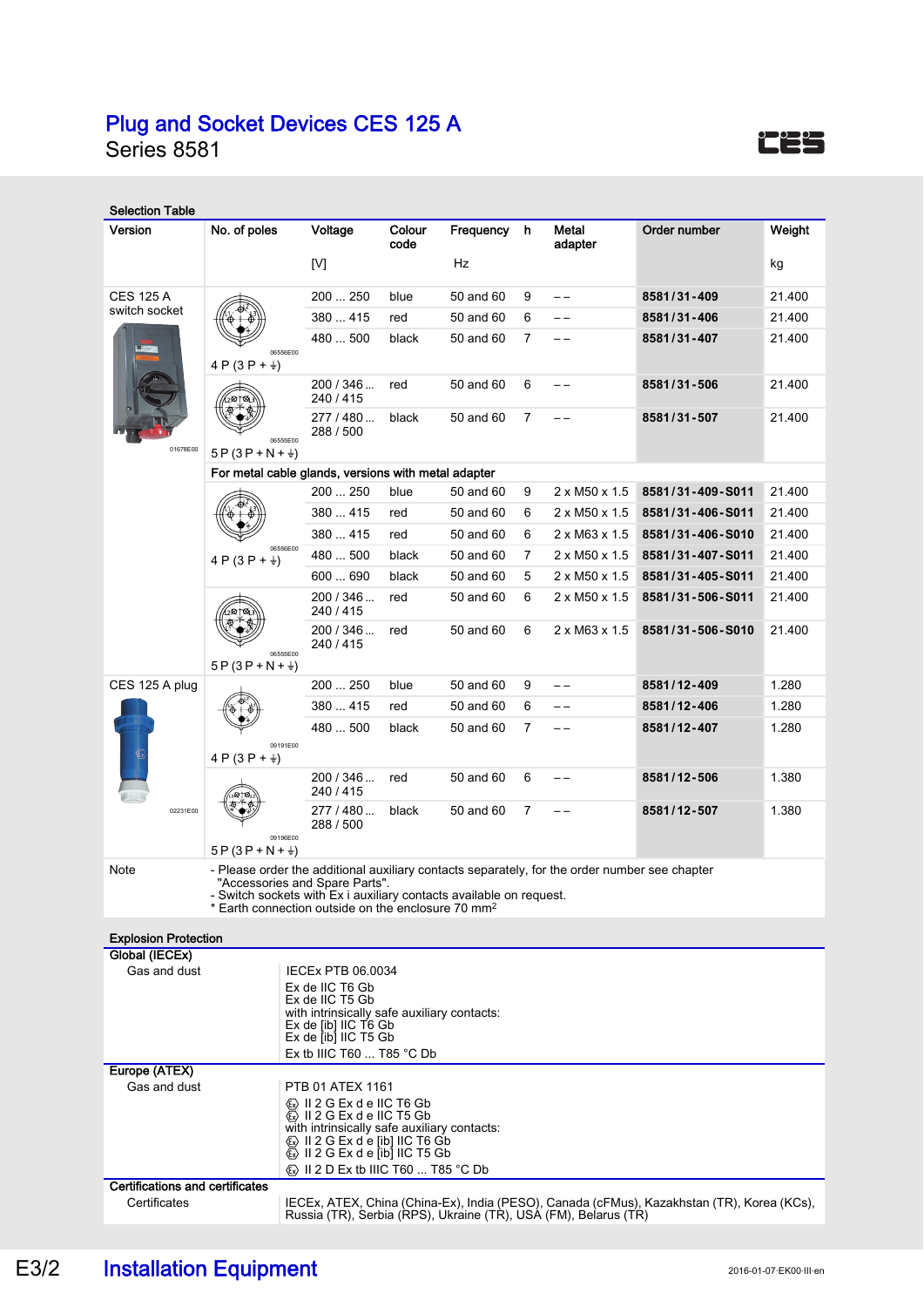Series 8581

Technical Data **Electrical data** Main contacts

| n contacts) |  |
|-------------|--|
| ontacts)    |  |
|             |  |
|             |  |

CES

| $\mathcal{L}(\mathcal{L})$ and $\mathcal{L}(\mathcal{L})$ and $\mathcal{L}(\mathcal{L})$<br><b>Contract Contract Contract Contract Contract Contract Contract Contract Contract Contract Contract Contract C</b><br><b>Service Service</b> |  |
|--------------------------------------------------------------------------------------------------------------------------------------------------------------------------------------------------------------------------------------------|--|

 $S$ TAHL

| Rated operational<br>voltage               | max. 690 V                                                                                                                                                                                                                                                                                                                                                                                                                                                                                            |                                                                                                    |                                                                |                                                           |                                      |  |  |  |  |
|--------------------------------------------|-------------------------------------------------------------------------------------------------------------------------------------------------------------------------------------------------------------------------------------------------------------------------------------------------------------------------------------------------------------------------------------------------------------------------------------------------------------------------------------------------------|----------------------------------------------------------------------------------------------------|----------------------------------------------------------------|-----------------------------------------------------------|--------------------------------------|--|--|--|--|
| Rated operational                          | max. 125 A                                                                                                                                                                                                                                                                                                                                                                                                                                                                                            |                                                                                                    |                                                                |                                                           |                                      |  |  |  |  |
| current                                    |                                                                                                                                                                                                                                                                                                                                                                                                                                                                                                       |                                                                                                    |                                                                |                                                           |                                      |  |  |  |  |
| Standard version                           | <b>Auxiliary contacts</b><br>8080/1-1: 1 NC contact + 1 NO contact in left installation slot<br>NO contact ON delayed<br>NO contact OFF leading (> 20 ms before opening of the main contacts)<br>NC contacts synchronizing                                                                                                                                                                                                                                                                            |                                                                                                    |                                                                |                                                           |                                      |  |  |  |  |
| Possible auxiliary<br>contacts             | max. 2 auxiliary contact blocks of type 8080/1 (slow-action contacts)<br>8080/1-1: 1 NC contact / 1 NO contact<br>NO contact ON delayed <sup>1)</sup><br>NO contact OFF advanced ( $>$ 20 ms before opening of the main contacts) <sup>1)</sup><br>NC contact synchronising<br>8080/1-3: 2 NC contacts $2)$<br>8080/1-4: 2 NO contacts <sup>2)</sup><br>$1$ only in the left installation slot, synchronising in the right installation slot<br><sup>2)</sup> synchronising in all installation slots |                                                                                                    |                                                                |                                                           |                                      |  |  |  |  |
| Rated operational<br>voltage               | 250 V AC for unequal potential<br>125 V DC<br>400 V AC, for equal potential of both contacts<br>500 V AC, when 1 NC + 1 NO and the same potential of both contacts is used                                                                                                                                                                                                                                                                                                                            |                                                                                                    |                                                                |                                                           |                                      |  |  |  |  |
| Rated operational                          | max. 6 A                                                                                                                                                                                                                                                                                                                                                                                                                                                                                              |                                                                                                    |                                                                |                                                           |                                      |  |  |  |  |
| current<br>Switching capacity              | $AC-12$<br>8080/1-1                                                                                                                                                                                                                                                                                                                                                                                                                                                                                   | 8080/1-3<br>8080/1-4                                                                               | AC-15<br>8080/1-1                                              | 8080/1-3<br>8080/1-4                                      | DC-12<br>$8080/1 -$                  |  |  |  |  |
|                                            | max. 250 V<br>max. $500 V^{\prime\prime}$<br>max. 6A<br>max. 5000 VA                                                                                                                                                                                                                                                                                                                                                                                                                                  | max. 250 V<br>max. $400 V$ <sup>**</sup><br>max. 6 A<br>max. 4000 VA                               | max. 250 V<br>max. 500 V **)<br>max. 6 A<br>max. 1000 VA       | max. 250 V<br>max. $400 V$ **)<br>max. 6A<br>max. 1000 VA | max. 125 V<br>max. 6 A<br>max. 400 W |  |  |  |  |
|                                            | "Only for equal potential"                                                                                                                                                                                                                                                                                                                                                                                                                                                                            |                                                                                                    |                                                                |                                                           |                                      |  |  |  |  |
| Short-circuit protection                   | 125 A gG acc. to IEC/EN 60269-2                                                                                                                                                                                                                                                                                                                                                                                                                                                                       |                                                                                                    |                                                                |                                                           |                                      |  |  |  |  |
| Interlocked switch                         |                                                                                                                                                                                                                                                                                                                                                                                                                                                                                                       | 3 pole switch with isolating characteristics<br>1 auxiliary contact (ON - delayed, OFF - advanced) |                                                                |                                                           |                                      |  |  |  |  |
| <b>Ambient conditions</b>                  |                                                                                                                                                                                                                                                                                                                                                                                                                                                                                                       |                                                                                                    |                                                                |                                                           |                                      |  |  |  |  |
| Version                                    | Socket 8581/31, Plug 8581/12                                                                                                                                                                                                                                                                                                                                                                                                                                                                          |                                                                                                    |                                                                |                                                           |                                      |  |  |  |  |
| Ambient temperature                        | $-30$ $+40$ °C<br>T6:<br>T5.<br>$-30+45$ °C                                                                                                                                                                                                                                                                                                                                                                                                                                                           |                                                                                                    |                                                                |                                                           |                                      |  |  |  |  |
| Mechanical data                            |                                                                                                                                                                                                                                                                                                                                                                                                                                                                                                       |                                                                                                    |                                                                |                                                           |                                      |  |  |  |  |
| Service life                               |                                                                                                                                                                                                                                                                                                                                                                                                                                                                                                       |                                                                                                    |                                                                |                                                           |                                      |  |  |  |  |
| electrical                                 | 20,000 operating cycles                                                                                                                                                                                                                                                                                                                                                                                                                                                                               |                                                                                                    |                                                                |                                                           |                                      |  |  |  |  |
| Mechanical                                 | 100,000 operating cycles                                                                                                                                                                                                                                                                                                                                                                                                                                                                              |                                                                                                    |                                                                |                                                           |                                      |  |  |  |  |
| Version                                    | Socket 8581/31                                                                                                                                                                                                                                                                                                                                                                                                                                                                                        |                                                                                                    |                                                                |                                                           |                                      |  |  |  |  |
| Degree of protection<br>Material           | IP66 acc. to IEC/EN 60529                                                                                                                                                                                                                                                                                                                                                                                                                                                                             |                                                                                                    |                                                                |                                                           |                                      |  |  |  |  |
| Enclosure material                         |                                                                                                                                                                                                                                                                                                                                                                                                                                                                                                       |                                                                                                    | Polyester, glas fibre reinforced, fire and saltwater resistant |                                                           |                                      |  |  |  |  |
| Switching handle                           | padlockable in position 0 and I                                                                                                                                                                                                                                                                                                                                                                                                                                                                       |                                                                                                    |                                                                |                                                           |                                      |  |  |  |  |
| Version                                    | Plua 8581/12<br>IP66 acc. to IEC/EN 60529                                                                                                                                                                                                                                                                                                                                                                                                                                                             |                                                                                                    |                                                                |                                                           |                                      |  |  |  |  |
| Degree of protection<br>Enclosure material | Polyamide                                                                                                                                                                                                                                                                                                                                                                                                                                                                                             |                                                                                                    |                                                                |                                                           |                                      |  |  |  |  |
| <b>Mounting / Installation</b>             |                                                                                                                                                                                                                                                                                                                                                                                                                                                                                                       |                                                                                                    |                                                                |                                                           |                                      |  |  |  |  |
| Version                                    | Socket 8581/31                                                                                                                                                                                                                                                                                                                                                                                                                                                                                        |                                                                                                    |                                                                |                                                           |                                      |  |  |  |  |
| <b>Connection Terminals</b>                |                                                                                                                                                                                                                                                                                                                                                                                                                                                                                                       |                                                                                                    |                                                                |                                                           |                                      |  |  |  |  |
| Single conductor<br>connection             | 35  150 mm <sup>2</sup> (AWG 2/0  300 kcmil) stranded<br>50  150 mm <sup>2</sup> (AWG 1/0  300 kcmil) finely stranded                                                                                                                                                                                                                                                                                                                                                                                 |                                                                                                    |                                                                |                                                           |                                      |  |  |  |  |
| Multiple conductor<br>connection           | $2 \times 35$ mm <sup>2</sup> $2 \times 50$ mm <sup>2</sup> ( $2 \times$ AWG $2$ $2 \times$ AWG 1/0)                                                                                                                                                                                                                                                                                                                                                                                                  |                                                                                                    |                                                                |                                                           |                                      |  |  |  |  |
| Cable entries                              |                                                                                                                                                                                                                                                                                                                                                                                                                                                                                                       |                                                                                                    |                                                                |                                                           |                                      |  |  |  |  |
| Cable gland                                | 1 x M63 x 1.5; max. 2 x M63 x 1.5                                                                                                                                                                                                                                                                                                                                                                                                                                                                     |                                                                                                    |                                                                |                                                           |                                      |  |  |  |  |
| Stopping plug                              | $1 \times M25 \times 1.5$ , $1 \times M63 \times 1.5$                                                                                                                                                                                                                                                                                                                                                                                                                                                 | (lateral positioning acc. to order possible)                                                       |                                                                |                                                           |                                      |  |  |  |  |
| Version                                    | Plug 8581/12                                                                                                                                                                                                                                                                                                                                                                                                                                                                                          |                                                                                                    |                                                                |                                                           |                                      |  |  |  |  |
| Terminals                                  | $35 \text{ mm}^2$                                                                                                                                                                                                                                                                                                                                                                                                                                                                                     |                                                                                                    |                                                                |                                                           |                                      |  |  |  |  |

Cable entries 30 ... 50 mm cable diameter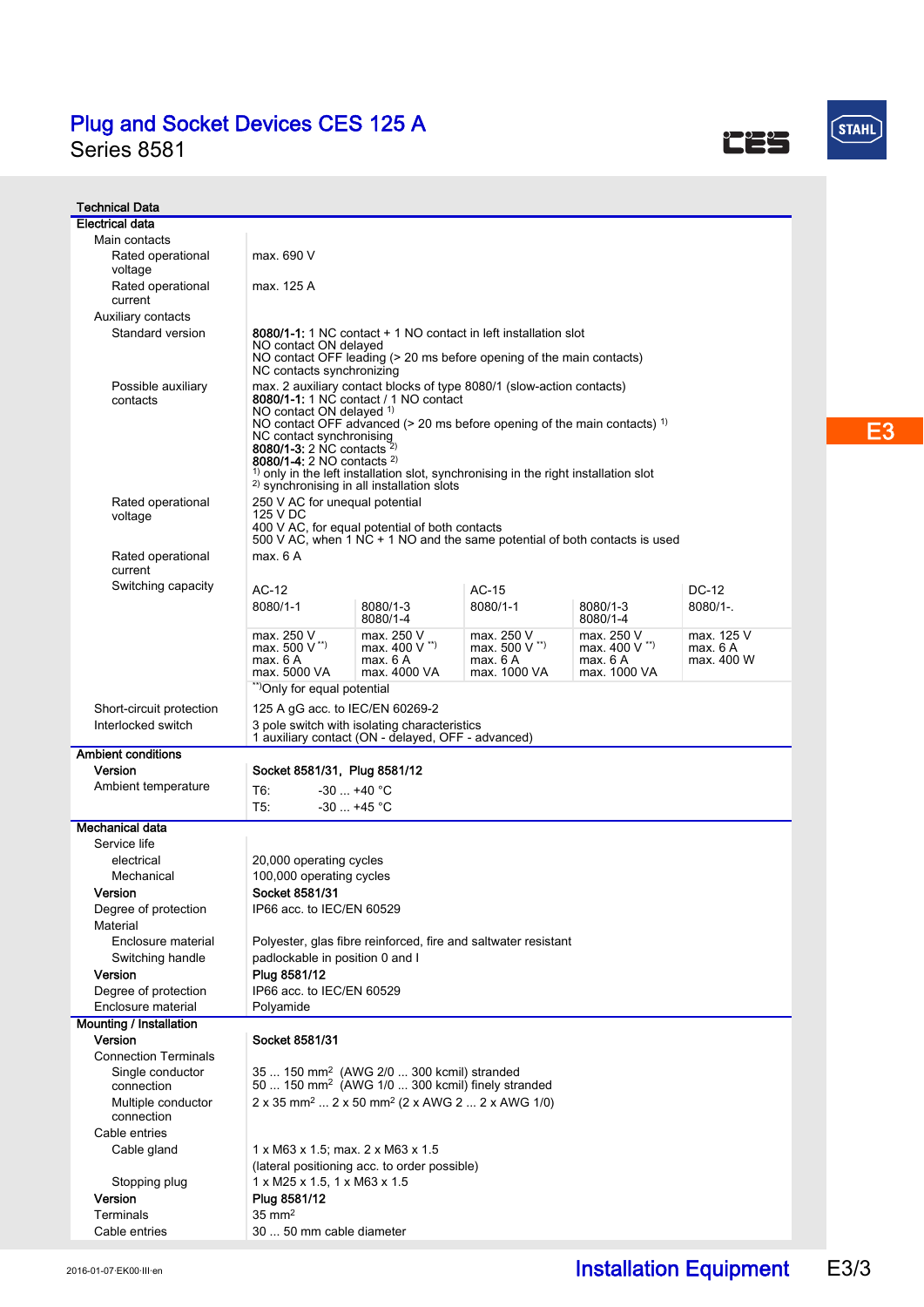Series 8581



#### Arrangement of Earth Contact Sockets



#### Accessories and Spare Parts Designation Figure Description Art. no. Weight kg 2 NC contacts (8080/1-3) 2) **168356** 0.026 Auxiliary contact for 8581 1 NC contact + 1 NO contact (8080/1-1) 1) **168351** 0.026 2 NO contacts (8080/1-4) 2) **168353** 0.026 The switching function of the auxiliary contact depends on 12446E00 the installation slot used. 1) Left: delayed (ON), leading (OFF); Right: synchronising<br><sup>2)</sup> Left and right: synchronising **153730** 0.120 Protective cap for plug 125 A 4/5 poles 05365E00 8549/1-31L Load and motor switch **168776** 4.720 Switch insert 14441E00 **229918** 0.020 Plastic cable gland 1 piece 8161/7-M25-1707<br>7 ... 17 mm<sup>2</sup> 02055E00 **229952** 0.120 8161/7-M63-4828 1 piece 28 ... 48 mm2 **143524** 0.007 Stopping plug 8290/3-M25 x 1,5 1 pieces  $\bigotimes$ **143548** 0.030 8290/3-M63 x 1,5 1 piece 04840E00 Ex i cover Ex i cover for auxiliary contacts for use in Ex i circuits **168855** 0.008 12451E00 for removing the mounted auxiliary contact **201909** 0.035 Auxiliary contact key 14151E00